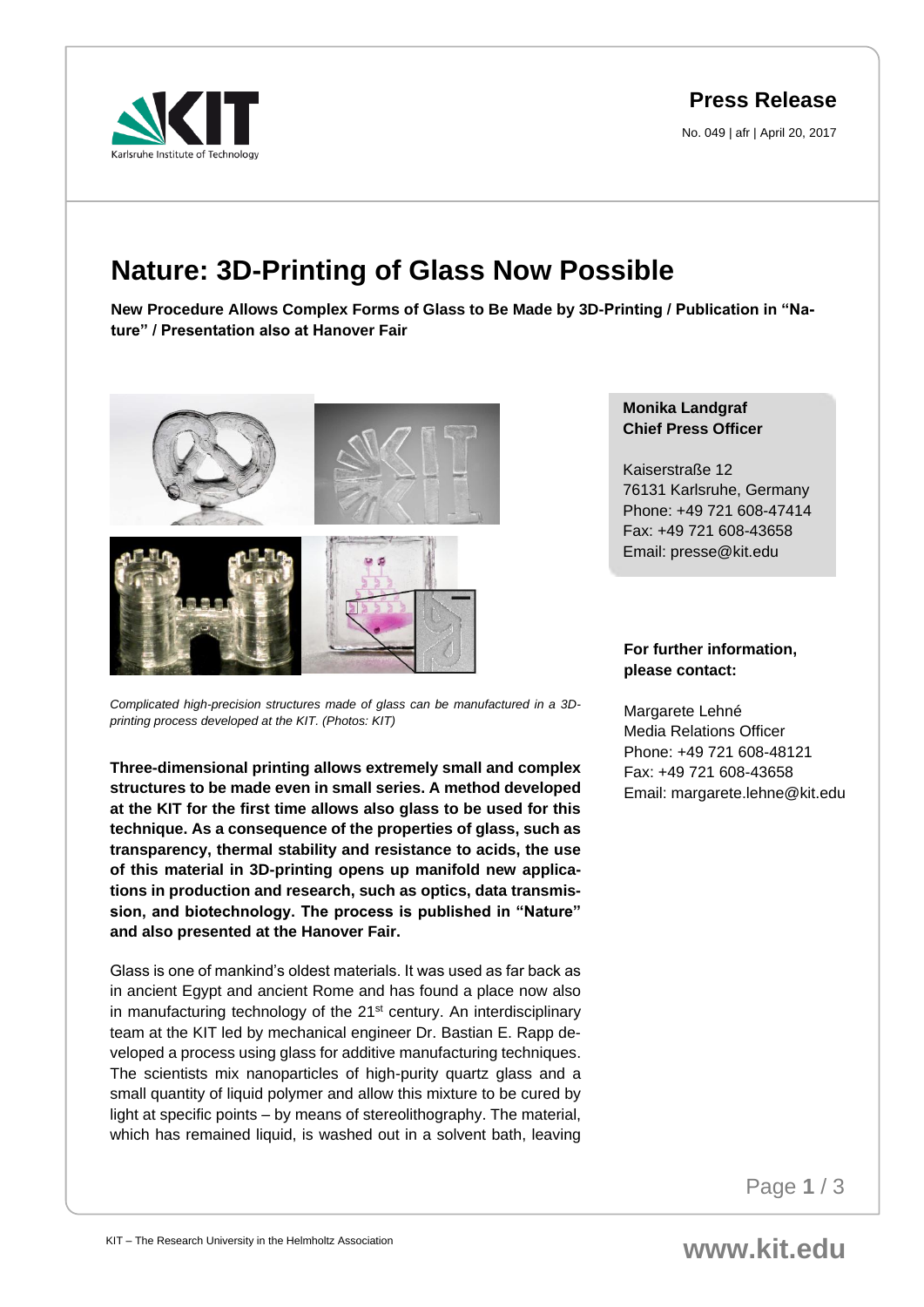**Press Release**

No. 049 | afr | April 20, 2017



only the desired cured structure. The polymer still mixed in this glass structure is subsequently removed by heating. "The shape initially resembles that of a pound cake; it is still unstable, and therefore the glass is sintered in a final step, i.e. heated so that the glass particles are fused," explains Rapp. He conducts research at the KIT Institute of Microstructure Technology and heads a working group of chemists, electrical engineers, and biologists. The scientists present the method in the "Nature" journal under the title of "Three-dimensional Printing of Transparent Fused Silica Glass."

The variety of 3D-printing techniques available so far have been used on polymers or metals, but never on glass. Where glass was processed into structures, for instance by melting and application by means of a nozzle, the surface turned out to be very rough, the material was porous and contained voids. "We present a new method, an innovation in materials processing, in which the material of the piece manufactured is high-purity quartz glass with the respective chemical and physical properties," explains Rapp. The glass structures made by the KIT scientists show resolutions in the range of a few micrometers – one micrometer corresponding to one thousandth of a millimeter. However, the structures may have dimensions in the range of a few centimeters, emphasizes Rapp.

3D-formed glass can be used, for instance, in data technology. "The next plus one generation of computers will use light, which requires complicated processor structures; 3D-technology could be used, for instance, to make small, complex structures out of a large number of very small optical components of different orientations," explains the mechanical engineer. For biological and medical technologies, very small analytical systems could be made out of miniaturized glass tubes. In addition, 3D-shaped microstructures of glass could be employed in a variety of optical areas, from eyeglasses meeting special requirements to lenses in laptop cameras.

The development by scientists under Junior Scientist Group Leader Bastian E. Rapp is a result of the "NanoMatFutur" junior scientist funding scheme run by the German Federal Ministry for Education and Research (BMBF) to support the development of innovative materials for industry and society. The work performed by the research group headed by Rapp has been funded by the BMBF since 2014 for a total of four years to the tune of approx.  $\epsilon$  2.8 million. "Our research benefits very much from the interdisciplinary cooperation of various KIT institutes. Besides the Institute of Microstructure Technology, colleagues of the Institute of Nuclear Waste Management and the Institute of Applied Materials, among others, are involved in the project," says Rapp.